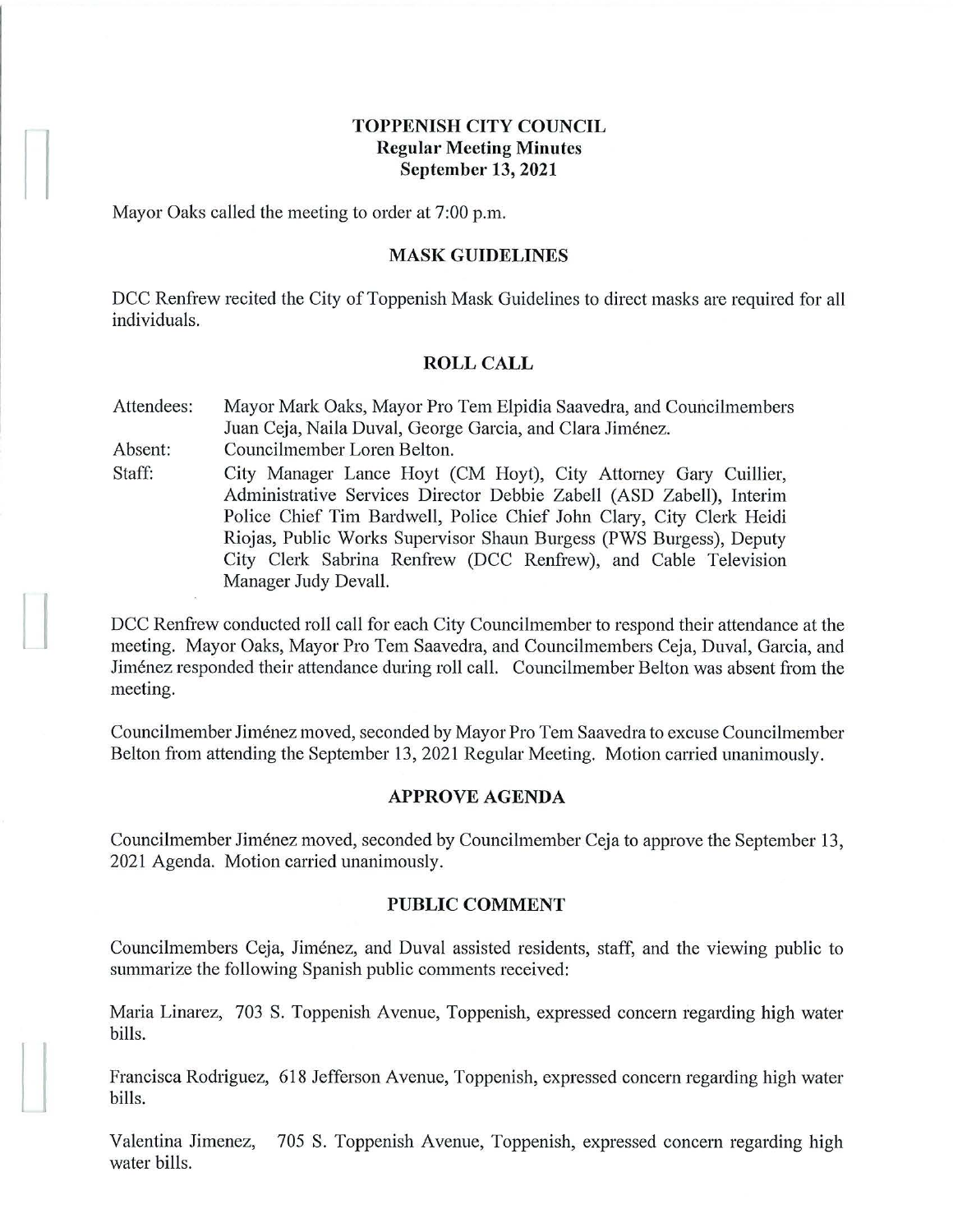Elizabeth Marquez, 701 S. Division Street, Toppenish, expressed concern regarding high water bills.

Maricela Mendoza, 303 Robart Lane, Toppenish, expressed concern regarding high water bills. She also shared that as a business owner she wants to see the City grow like other communities.

### **POLICE DEPARTMENT UPDATES**

CM Hoyt thanked Interim Police Chief Tim Bardwell for his service to the City. He welcomed new Police Chief John Clary.

### **CONSENT AGENDA**

Councilmember Jimenez moved, seconded by Councilmember Duval to approve Consent Agenda items a through e:

- a. Approve Minutes of the August 23, 2021 Special Meeting
- b. Approve Minutes of the August 23, 2021 Regular Meeting
- c. Approve Minutes of the September 7, 2021 Study Session
- d. Approve Payroll Checks Number 35367 through 35391 and electronic transfers in the total amount of \$183, 01 1.41 dated September 9, 2021
- e. Approve Claims Checks Number 94240 through 94325 and electronic transfers in the total amount of \$1,517,771.21 dated September 13, 2021

Motion carried unanimously.

### **NEW BUSINESS**

# **Resolution 2021-33: A Resolution Declaring Certain Property As Surplus and Authorizing the Disposition Thereof.**

Councilmember Duval moved, seconded by Councilmember Ceja to approve Resolution 2021-33. Motion carried unanimously.

## **Resolution 2021-34: A Resolution Approving Change Order No. 10 to Contract with Tapani, Inc. for the Sewer Improvements Project, Phase IV.**

Councilmember Garcia moved, seconded by Councilmember Duval to approve Resolution 2021- 34. Motion failed. Mayor Oaks, Mayor Pro Tem Saavedra, Councilmember Ceja, and Councilmember Jimenez voted no.

## **Motion to Award Bid to DW Excavating, Inc. in the amount of \$6,343.651.11 for Sewer Improvements, Phase III.**

Councilmember Duval moved, seconded by Councilmember Jimenez to award Bid to DW Excavating, Inc. in the amount of \$6,343 .651.11 for Sewer Improvements, Phase III. Motion carried unanimously.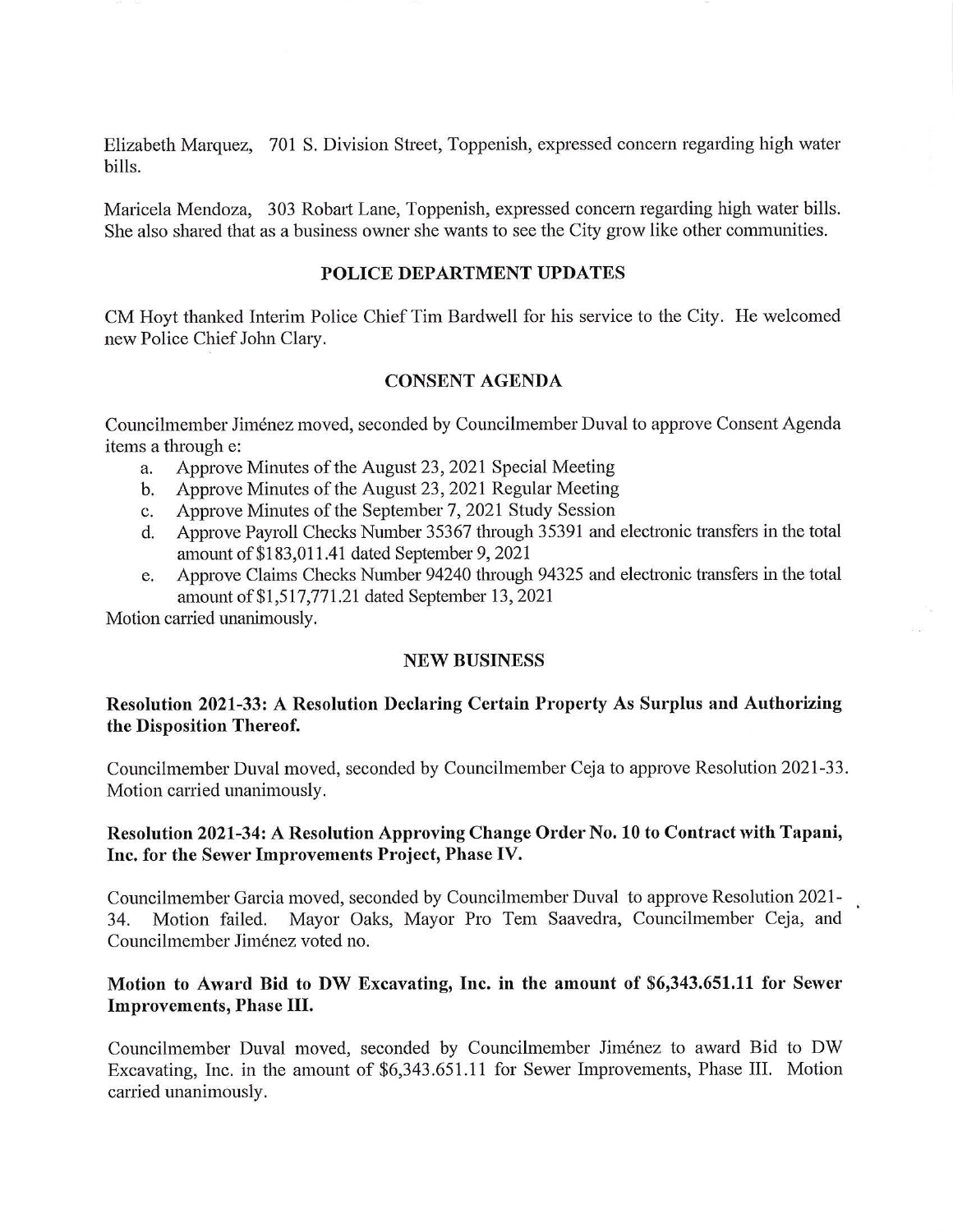# **Resolution 2021-35: A Resolution Approving Amendment No. 1 with Gray** & **Osborne, Inc., for Additional Engineering Services for Sewer Improvements, Phase** III.

Mayor Pro Temp Saavedra moved, seconded by Councilmember Duval to approve Resolution 2021-35. Motion carried. Councilmembers Ceja and Jimenez voted no.

## **Resolution 2021-36: A Resolution Approving the Rejection of All Bids Received at the Biel Opening on September 3, 2021, for the Water Service Meter Improvements Project.**

Councilmember Duval moved, seconded by Councilmember Jimenez to approve Resolution 2021- 36. Motion carried unanimously.

# Award Bid to M.G. Wagner Co., Inc. in the amount of \$315,151.82 for the Train Depot Roof **Rehabilitation; contingent upon the City receiving additional funding from the funding agency.**

Councilmember Duval moved, seconded by Mayor Pro Tern Saavedra to award bid to M.G. Wagner Co., Inc. in the amount of \$315.151.82 for the Train Depot Roof Rehabilitation, when the City receives notification of approval of the additional \$57,000.00 in funding from the Yakima Valley Conference of Governments Policy Board when it meets on September 20, 2021. Motion carried unanimously.

# **Resolution 2021-37: A Resolution Amending the Six Year Transportation Improvement Program for the Years 2021 Through 2026.**

Councilmember Jimenez moved, seconded by Councilmember Duval to approve Resolution 2021- 37. Motion carried unanimously.

## **COUNCIL MEETING REPORTS/COMMUNITY ANNOUNCEMENTS**

Councilmember Ceja inquired whether Police Department staff are required to be vaccinated similar to the Fire Department staff. CM responded no since the Police Department staff do not provide emergency services.

Councilmember Garcia had nothing to report.

Councilmember Jimenez had nothing to report.

Councilmember Duval had nothing to report.

Mayor Pro Tem Saavedra had nothing to report.

Mayor Oaks noted that the Train To Nowhere was a successful event.

## **CITY MANAGER REPORT**

CM Hoyt updated Council on the following:

I

• CM evaluation schedule